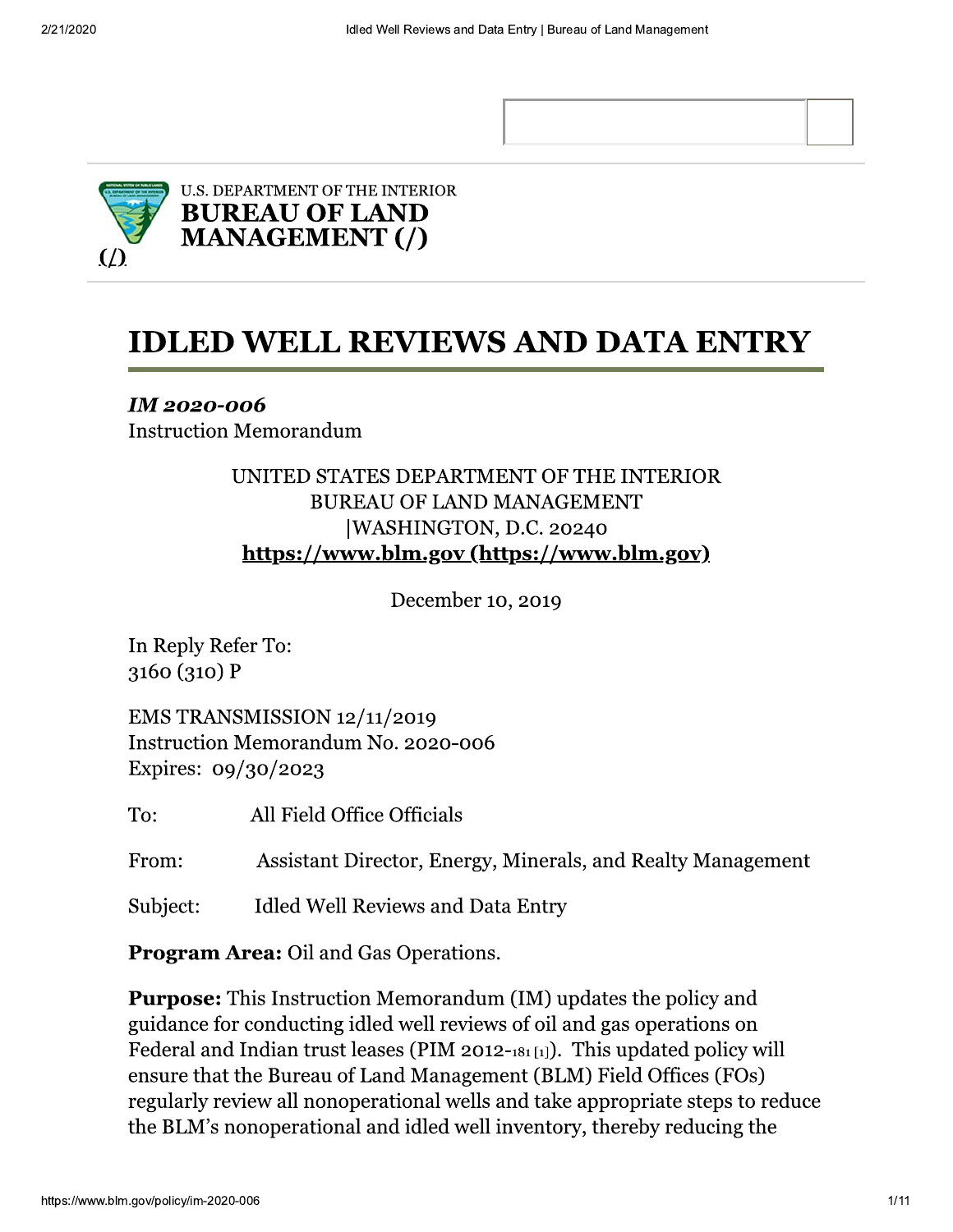Federal Government's potential liability. This IM also provides instructions for the data entry of nonoperational well review information into the Automated Fluid Minerals Support System (AFMSS) and necessary follow-up actions.

#### **Administrative/Mission Related: Mission**

Policy/Action: Section 349 of the Energy Policy Act of 2005 (EPAct), 42 U.S.C. § 15907, defines an idled well as any well that has been nonoperational for at least seven years and has no anticipated beneficial use. For reporting purposes, the BLM will reference two types of wells: (1) idled wells, as defined in the EPAct, and (2) nonoperational wells, which include all shut-in (SI) and temporarily abandoned (TA) wells. The BLM will not identify plugged wells as idled, even if the BLM has not approved a Final Abandonment Notice (FAN) for the well. When an operator reports the well as plugged, but has not submitted the FAN, the BLM will change the well status to abandoned (ABD) within AFMSS) to identify the well as plugged and remove it from the idled well list.

Each BLM FO administering an oil and gas program will review its nonoperational wells and prioritize its reviews for wells that have been nonoperational for seven or more years. The FOs will ensure that operators timely and properly plug and abandon any nonoperational wells without any anticipated beneficial use and reclaim the wells' associated surface disturbance  $(43 \text{ CFR } 3162.3 - 4)$ . When an operator satisfactorily plugs and abandons a well, the BLM will remove the well from the nonoperational and idled well list. The FO will enter all initial nonoperational well reviews into AFMSS within five business days of conducting the review and enter followup actions into the same review. Refer to Attachment 1 for instructions on entering idled well review data into AFMSS. The Authorized Officer (AO) will ensure that each FO completes the required number of nonoperational well reviews and enters data into AFMSS both timely and completely.

For clarification, AFMSS has the same data entry requirements for nonoperational wells as idled wells. Therefore, the BLM needs to enter reviews for both idled wells and nonoperational wells into the same AFMSS screen, the Idle Well Review Screen (GLB.107).[2]

The FO should focus its reviews on idled wells, but the FO should also ensure the operator promptly plugs and abandons any well, producing or otherwise, that does not have an anticipated beneficial use. Attachment 1 includes directions on pulling AFMSS reports, which identify both nonoperational and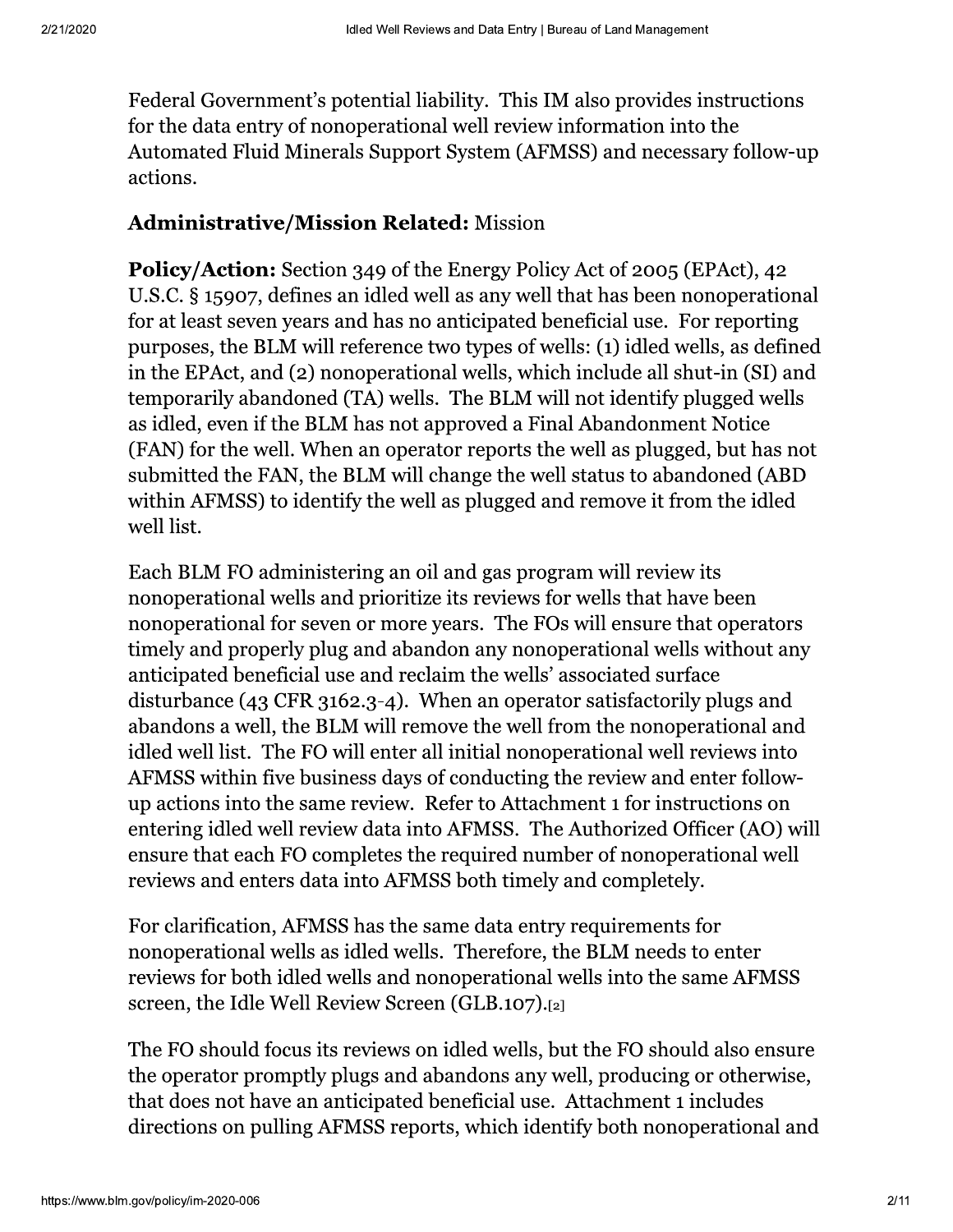idled Federal and Indian wells, according to the BLM's records. Within oneyear of issuance of this IM, the BLM FOs will review all wells that have been nonoperational for 25 years or more.

#### **Idled Well Reviews**

Prior to completing an idled well review, the FO will verify all wells' status with Office of Natural Resources Revenue (ONRR) data and with the Bureau of Indian Affairs (BIA) office with jurisdiction, and prioritize the idled wells to determine which wells the FO should review. When the FO completes an idled well review, the BLM needs to determine whether a well continues to have beneficial use. If the well does have an anticipated beneficial use, BLM needs to ensure that the operator timely completes the necessary steps to return the well to operation. If the well does not have an anticipated beneficial use, BLM needs to ensure that the operator timely plugs and abandons the well and reclaims the surface. An idled well review includes the BLM's review and determination of beneficial use as well as any decisions or written orders that will ensure the operator returns the well to operation or plugs the idled well. To facilitate the review, the following attachments are included in this IM:

- Attachment 1 contains Instructions for Running Oracle Business Intelligence Enterprise Edition (OBIEE) Reports for idled well reviews;
- Attachment 2 contains directions for entering the idled well review into AFMSS' Idle Well Review Screens;
- Attachment 3 contains directions on identifying wells that need an updated status in AFMSS;
- Attachment 4 provides guidance on determining whether a well has an anticipated beneficial use;
- Attachment 5 contains the BLM's recommended review process for nonoperational wells;
- Attachment 6 contains sample language that the BLM FOs may use for its written orders and incidents of noncompliance;
- Attachment 7 contains a checklist for the BLM offices to meet the requirements of this IM; and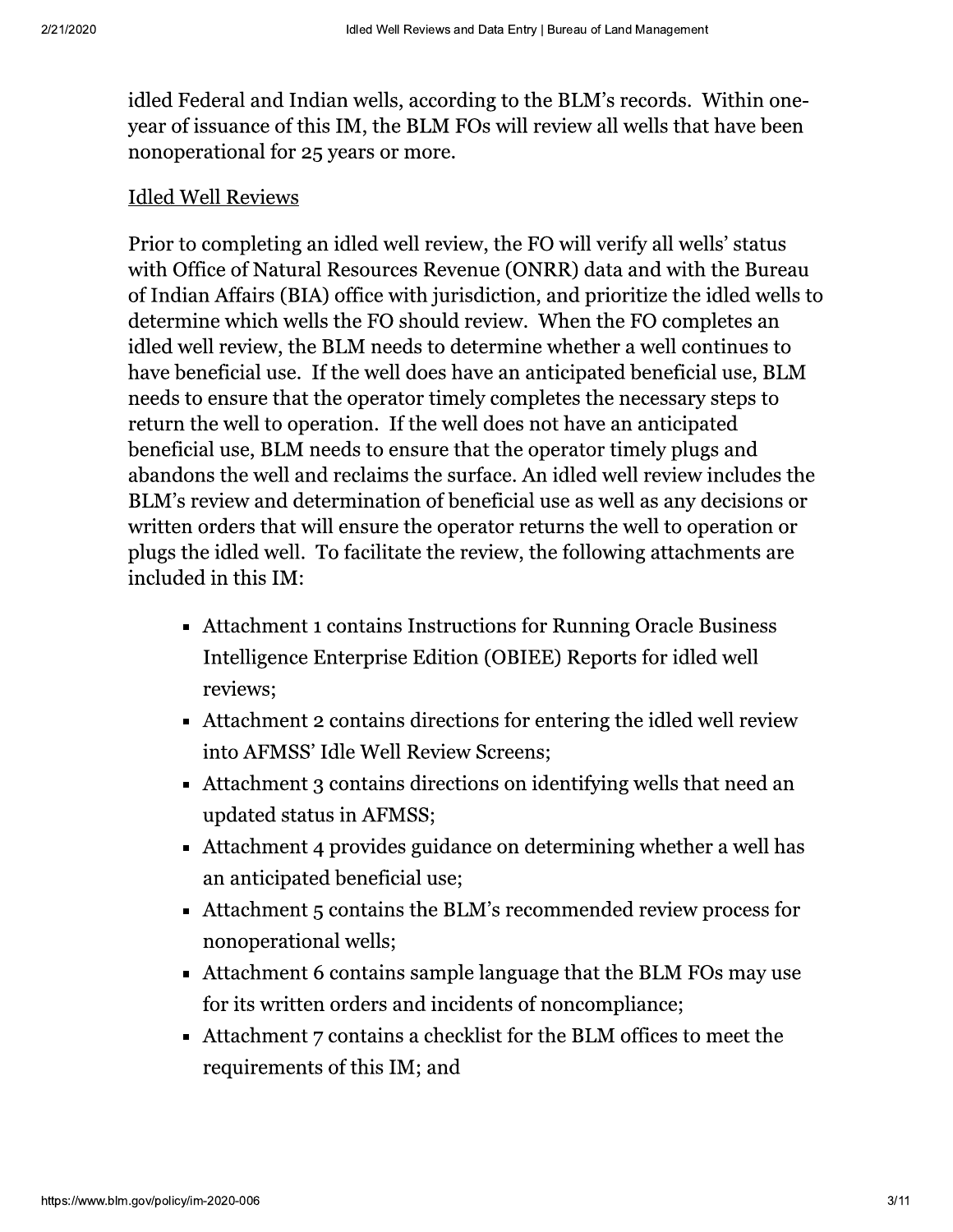• Attachment 8 contains a summary of idled well numbers from the OBIEE report for the BLM FOs as of September 17, 2019.

Justification for future beneficial use requires a determination that the well can benefit the oil and gas lease. Potential beneficial use determinations include: a well capable of production in paying quantities; a service well for water disposal; a water supply well for on-lease completions; an injection well for enhanced recovery; or a monitoring well needed for on-lease activity. Attachment 4 includes additional information on future beneficial use. The AO may approve the continued idled status only when justified by the operator with a detailed plan, which describes the intended use of the well and the timeframe for conversion. The operator may need to temporarily abandon the well in accordance with 43 CFR 3162.3-4(c) until such time as the operator can beneficially use the well. The AO may approve this status only when justified by a detailed plan describing timelines for well conversion. The AO should closely monitor these wells to ensure the timely return to production or conversion of the well.

A Federal lease in its extended term must have at least one well capable of producing in paying quantities; otherwise, the BLM will issue a 60-day letter requiring the Federal lessee to return the Federal lease to production. The operator cannot hold the lease by claiming a well has future beneficial use if the well is currently not capable of producing in paying quantities and the BLM will deny all attempts by operators to make this claim.

BLM FOs will complete an idled well review for all wells identified for an idled well inspection in the annual inspection and enforcement strategy. In addition, the FOs will review additional idled wells, as needed, to ensure FOs review 20 percent of the idled wells that meet the EPAct definition of idled. As a goal, the FO should review all TA wells with the review of the sundry notice requesting TA status and 20 percent of the SI wells within a field office. An idled well review will contain the following items:

- Verification of the operator's plans for the well;
- Determination of whether the well has a future beneficial use for the lease:
- BLM concurrence that the operator has a valid reason to SI or TA the well;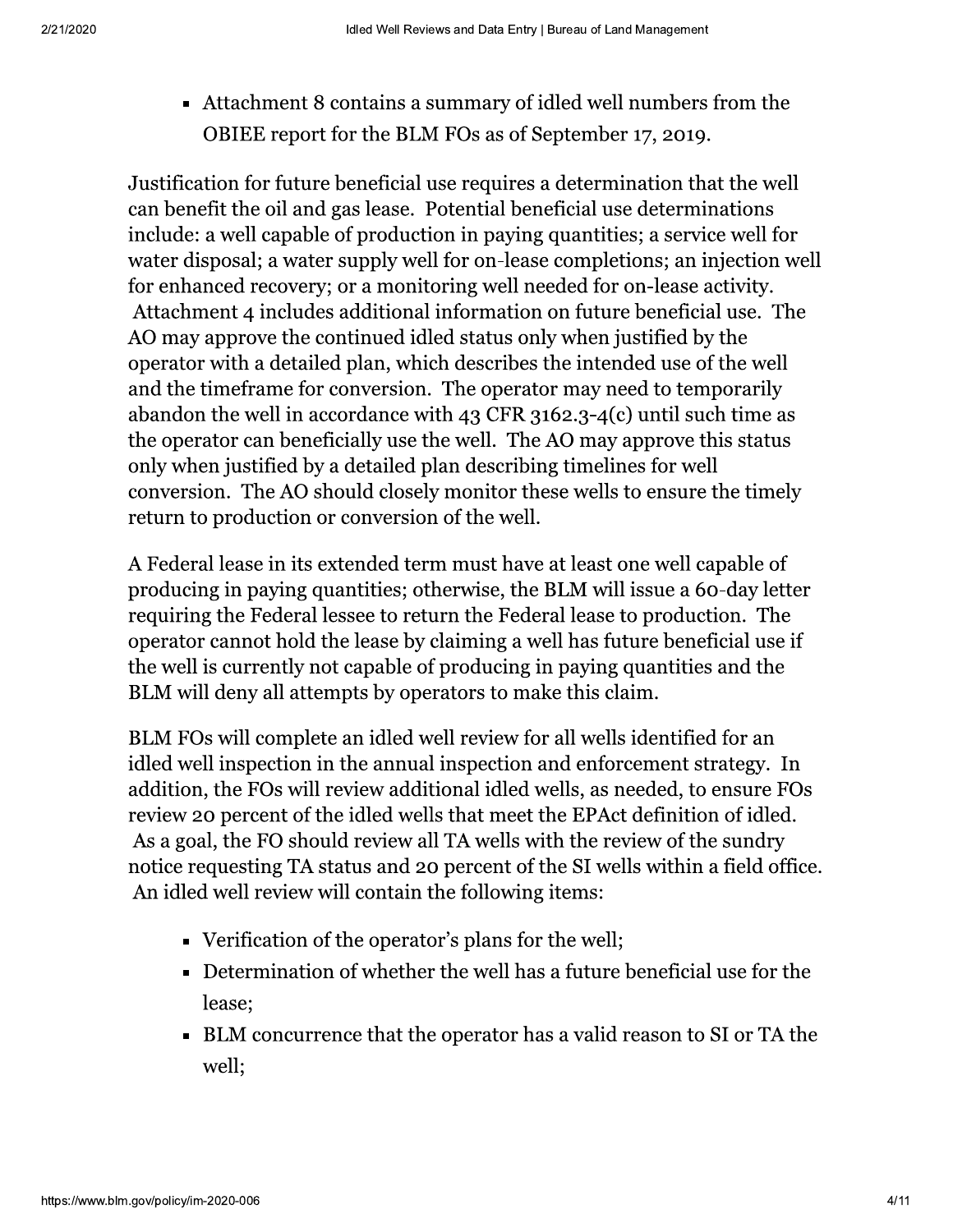- Issuance of written orders for the operator to plug or test the well, if needed; and
- Documentation of the review in AFMSS.

#### Shut-in Wells

The BLM defines an SI well as a nonoperational well that can still physically and mechanically operate without additional equipment with the turn of a switch. Many different types of wells fall under the SI well category, including oil or gas wells capable of production in paying quantities, injection wells, water supply wells, and disposal wells. For an SI well, all equipment necessary to produce from the SI well remains connected and capable of processing, measuring, and storing produced hydrocarbons. This includes all production equipment, as well as flow lines and associated fluid storage facilities. In rare instances, the production equipment will not remain on location, such as wells in active drilling status, but not completed for production; water supply wells without separate infrastructure; and wells capable of production in paying quantities, if the operator still needs to construct a gas pipeline.

The BLM does not require an operator to submit notification or a request prior to shutting in a well; therefore, the BLM should use ONRR's records to identify SI wells. Attachment 3 contains directions on identifying wells that need an updated status in AFMSS. The BLM will update a well's status in AFMSS when an operator shuts-in a well for longer than three months.

In addition, the BLM should verify that wells that are SI for more than three years, still have adequate mechanical integrity, and are capable of production in paying quantities. In instances where the AO has concerns with the integrity of the downhole equipment or the well's production capacity, the BLM should issue a written order requiring a mechanical integrity test or a production test (see Attachment 6 for example written order language).

#### **Temporarily Abandoned Wells**

The BLM defines a TA well as a nonoperational well that is not physically or mechanically capable of producing oil and/or gas or injection. Federal regulations at 43 CFR § 3162.3-4(c) state, "No well may be temporarily abandoned for more than 30 days without the prior approval of the AO. The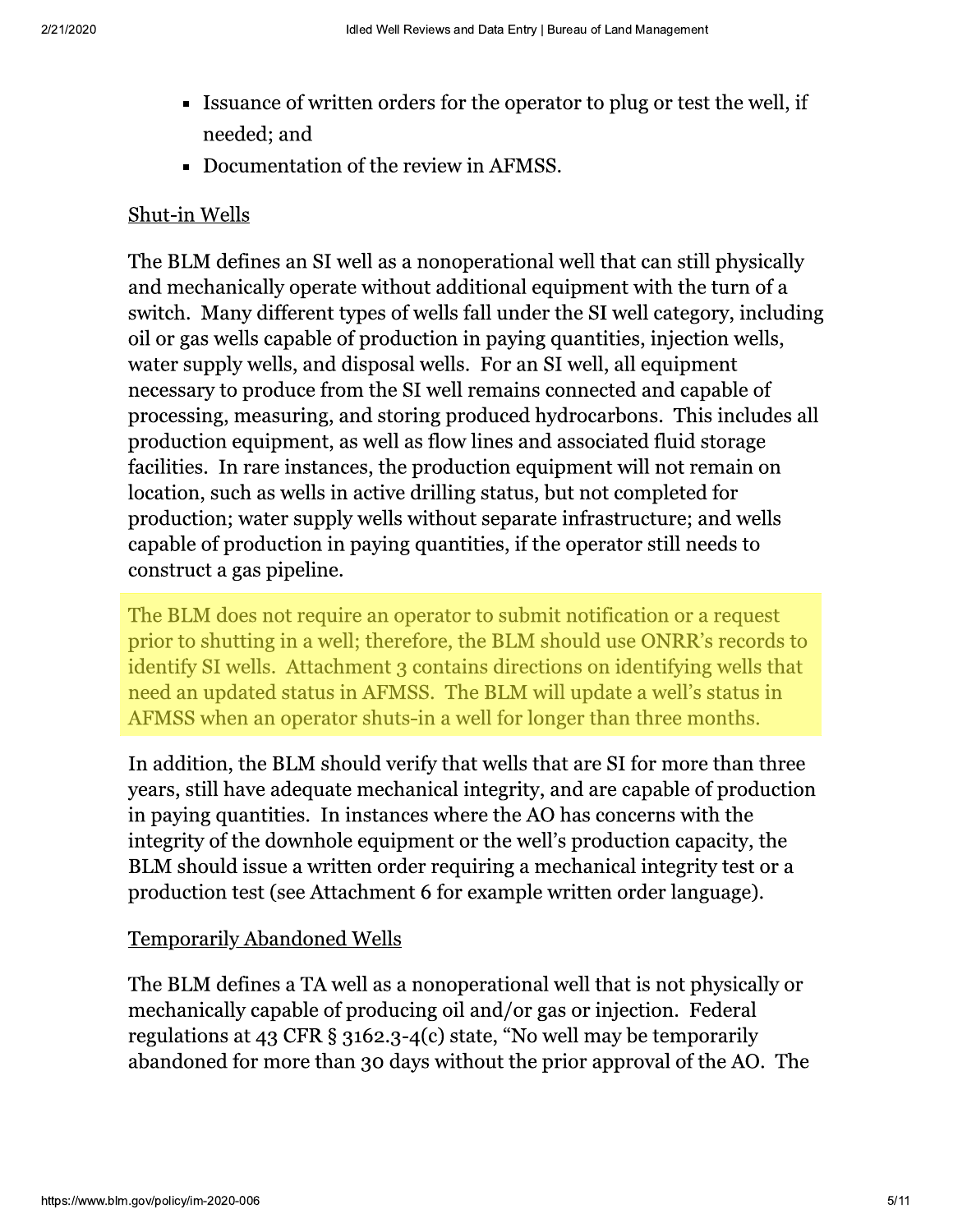AO may authorize a delay in the permanent abandonment of a well for a period of 12 months. When justified by the operator, the AO may authorize additional delays, no one of which may exceed an additional 12 months."

Unless approved by the BLM, an operator may not temporarily abandon wells for longer than 30 days. When justified by the operator, the BLM may approve TA status for a period not to exceed 12 months. Offices may approve additional 12-month approvals if the operator supports the delay with acceptable and documented justification. Prior to approving TA status, the AO will require the operator to perform a mechanical integrity test (or ensure the operator completed a mechanical integrity test on the well in the last three years) (43 CFR  $\S$  3162.4-2(b)) and isolate the perforations from the surface in an acceptable manner. If the lease only contains a TA status well, the well cannot hold the lease in its extended term. In this situation, the AO will send the operator a 60-day letter per 43 CFR § 3107.2-2 for a Federal lease or notify the BIA for an Indian trust lease.

TA status approval in these cases is at the discretion of the AO on a case-bycase basis. When TA status is not approved, the BLM AO will order the operator to submit a plan to promptly plug and abandon the well (43 CFR §  $3162.3 - 4(a)$ ).

#### **Indian Leases**

On Indian leases (except those excluded by statute), when the AO determines that a lease is no longer capable of producing oil or gas in paying quantities, the AO will notify the BIA in writing. The terms and conditions of individual Indian leases will vary. The AO must not send the operator a 60-day letter prior to coordinating with the BIA. The BIA has final authority of Indian Oil and Gas Trust Leases. They will consider all aspects to make a final determination on modifications to extend or to terminate them.

#### Multidisciplinary Approach

All offices should encourage a multidisciplinary approach to address nonoperational wells. The best proactive measure to prevent the existence of orphaned wells includes addressing at-risk wells with the idled or nonoperational well program. Therefore, the BLM encourages FOs to use adjudicators, petroleum engineers, petroleum engineering technicians, natural resource specialists, and FO support staff to identify and address idled and nonoperational wells in an expedient and efficient manner.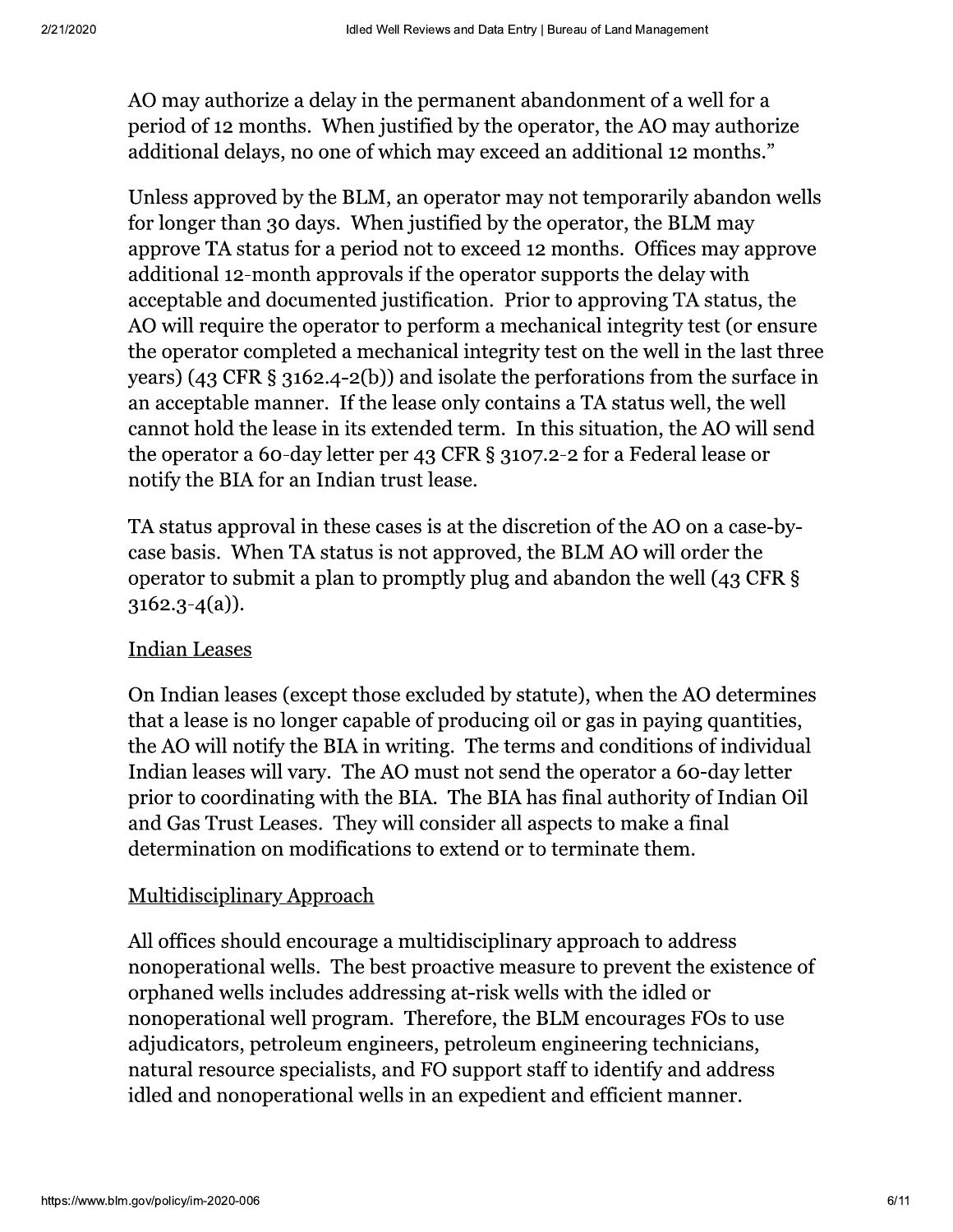#### **State Office Monitoring Procedures**

To ensure appropriate implementation of the idled well review policy, each BLM State Office (SO) will ensure that the FOs complete the requisite number of idled well reviews and enter the reviews into AFMSS. Moving forward, no annual reports will be required as the BLM will base fiscal year (FY) reporting on the OBIEE Shut-in, Temp Abandoned, and Idled Well Report  $(SNT.43/44) - A1$  report and the Idled Well Review Report – A1 report. This requires all FOs to complete their idled well review data entry prior to the end of the FY; otherwise, the review will not appear on the BLM's final report.

The BLM Fluid Minerals Division (WO-310) will pull the OBIEE reports at the beginning of each FY to identify the number of idled and nonoperational wells that the field offices will need to review. Unfortunately, when a well changes between two nonoperational statuses, the report currently cannot identify idled wells per the EPAct definition. The BLM will address this reporting error in AFMSS 2.

In addition, SOs will validate the idled well review data annually. The SO will run the OBIEE reports and ensure the FOs review a minimum of 20 percent of a FO's idled wells. This will also require the SO to spot check 10 percent of the idled well reviews for each FO. In the review, the SO will verify that

- Data entry is completed for each idled well review;
- Data entry is completed for each enforcement action; and
- Follow up enforcement actions are issued and entered into AFMSS.

#### **Next Steps**

As the BLM continues to work on the implementation of AFMSS 2, it intends to include an updated idled well review screen, which will include a toggle for beneficial use determinations and two new entries for nonoperational well dates to address a change in status that does not return the well to operation (e.g., SI to TA). When the BLM begins using the idled well review screens within AFMSS 2, the BLM will issue updated guidance on completing idled well reviews related to the additional data entry components.

Whenever an operator becomes insolvent, the BLM's nonoperational wells may become orphaned depending on the lease and the operator's bonding with the BLM. This also causes the idled well list to include orphaned wells. To address this issue, the BLM will look at its OBIEE reports and clearly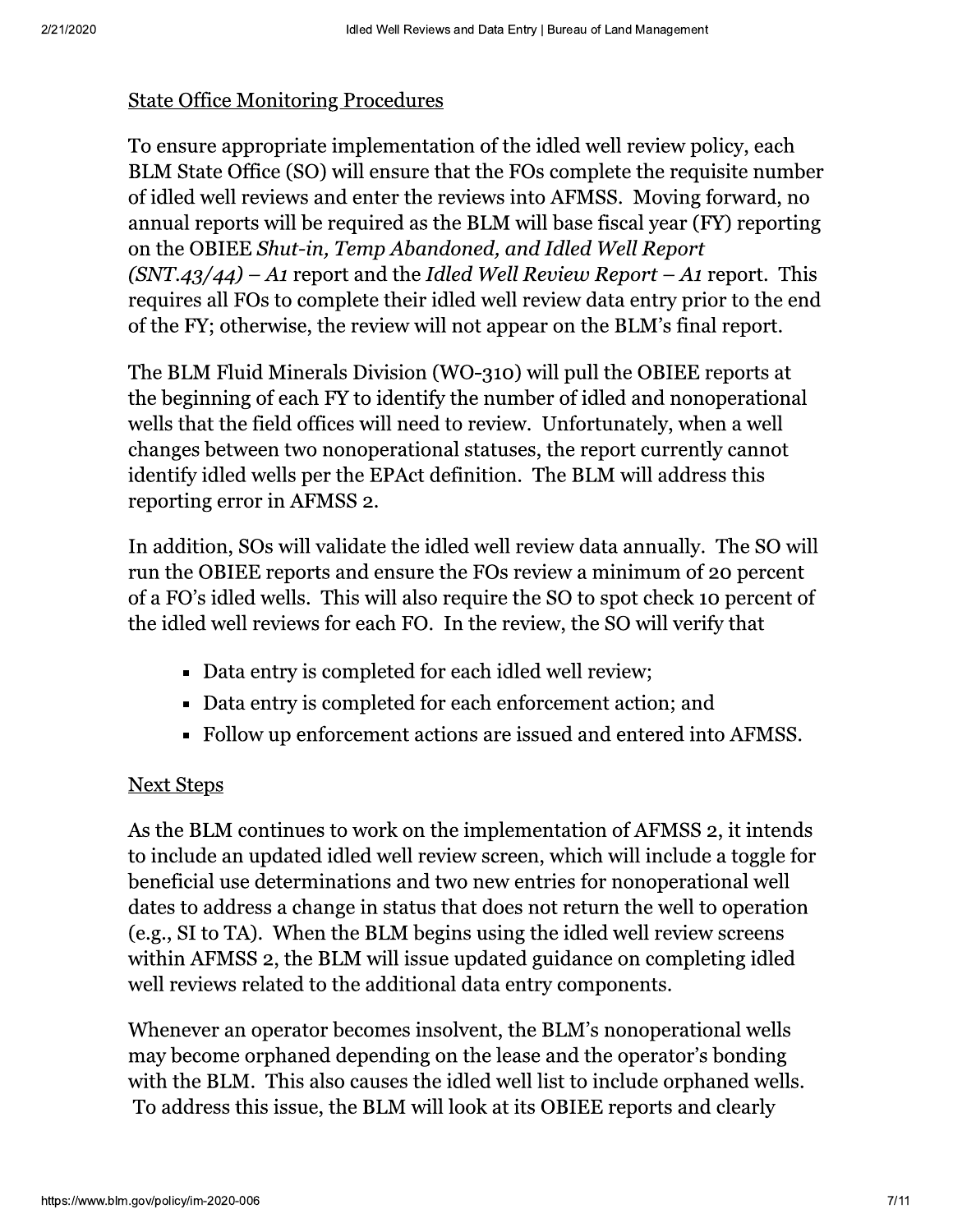identify the orphaned wells in the OBIEE reports for idled or nonoperational wells. Finally, the BLM will issue an orphaned well IM in the future with further details and instructions. This IM does not address orphaned wells.

**Timeframe:** By October 31<sup>st</sup> of each year, the SOs will inform the WO-310 of the current status of the idled well reviews. This will include the validation of the field office's data entry and verification that the FOs met the minimum required idled well reviews. If OBIEE reports fail, the WO-310 will depend on the BLM SOs to compile its FO's idled well reviews and current idled well list as shown in Attachment 1.

**Budget Impact:** This policy will result in increased demands on staff time. Staff will perform the idled well reviews, enter the required idled well review information into AFMSS, document the information in the applicable lease file, and take necessary follow-up actions; however, FO staff will no longer need to prepare the annual report. Some offices have not completed the required idled well reviews due to staff constraints; therefore, this policy will have a moderate impact to FO oil and gas budgets, especially the offices that failed to meet the requirements in the past.

**Background:** Consistent with the March 28, 2017, Executive Order entitled, "Promoting Energy Independence and Economic Growth" and Secretary's Order 3349 (American Energy Independence), the Department of the Interior (DOI) was directed to reexamine guidance to ensure that there is a better balancing of conservation strategies and policies with the equally legitimate need of creating jobs.

The EPAct requires the Secretary of the Interior, in cooperation with the Secretary of Agriculture, to establish a program to "remediate, reclaim, and close...idled wells." An idled well is defined in the EPAct as any well that has been nonoperational for at least seven years and has no anticipated future beneficial use. On September 17, 2019, BLM records indicated that there are 6,028 wells that have reached idled status and have been nonoperational for at least seven years; this is inclusive of the 649 wells that have been nonoperational for at least 25 years and 148 wells that have been nonoperational for at least 50 years (Attachment 8).

The Government Accountability Office (GAO) released report GAO-11-292, Oil and Gas Bonds: BLM Needs a Comprehensive Strategy to Better Manage Potential Oil and Gas Well Liability, in February 2011. The GAO found that most BLM offices are not doing an adequate job managing the idled wells located on Federal land, or making relevant progress in reducing the idled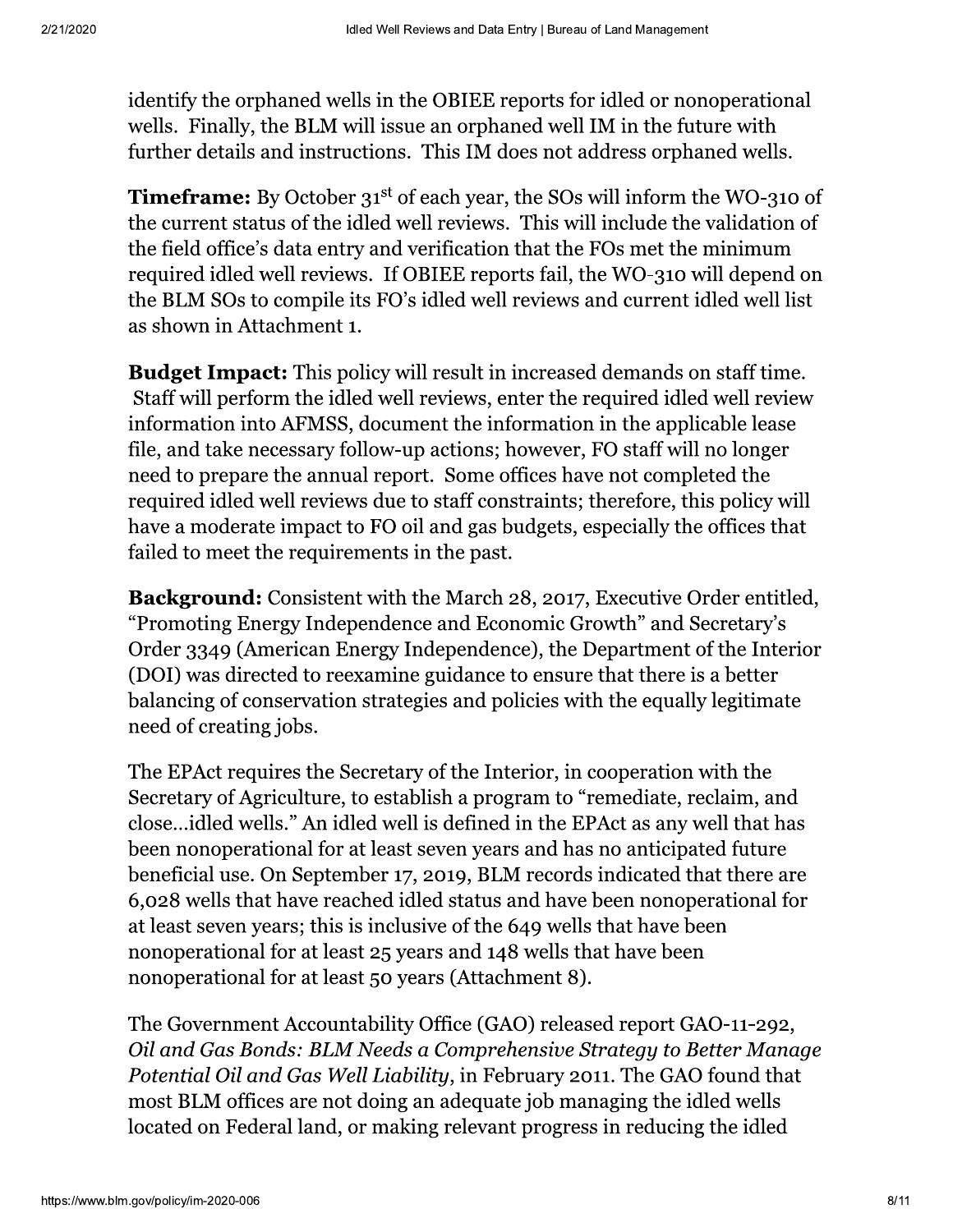well inventory. The GAO recommended that the BLM take necessary steps to reduce the Federal Government's potential liability with respect to idled wells. The BLM addressed this audit with PIM 2012-181.

The Office of Inspector General (OIG) released Report 2016-EAU-061, Final Audit Report – Bureau of Land Management's Idled Well Program, in January 2018. The OIG found that BLM did not implement its 2012 Idled Well Review and Data Entry policy in a manner that resulted in a reduced number of idled wells. The OIG recommended that the BLM improve its management of liabilities related to idled wells and ensure the BLM performed its idled well reviews.

The GAO released report GAO-18-250, Oil and Gas Wells: BLM Needs to Improve Its Data and Oversight of Its Potential Liabilities, in May 2018. The GAO found that BLM's liabilities related to idled wells have increased from 2010 to 2017. In addition, the GAO identified data quality concerns related to tracking and monitoring idled wells and the specifics of an idled well review. The GAO recommended that the BLM take the necessary steps to create a consistent idled well review and maintain an accurate record of idled wells reviewed.

In its response to the OIG and GAO reports, the DOI, Assistant Secretary for Land and Minerals Management, concurred with the majority of OIG's and GAO's findings and recommendations. As follow-up to the subject GAO report, WO-310 agreed to update the BLM idled well review policy to ensure a reduction in the idled well inventory.

**Pages of Manual/Handbook Sections Affected:** This IM transmits policy, which will be incorporated into BLM Handbook H-3107-1, Continuation, Extension, or Renewal of Leases.

**Coordination:** This policy was coordinated with representatives from the BLM's WO-310, Energy, Minerals, and Realty Management Directorate (WO-300) and SOs, and in consultation with DOI's Office of the Solicitor.

**Contact:** If there are any questions concerning this IM, please contact Nicholas Douglas at 202-208-4201. Your staff may contact Lorenzo Trimble, Acting Division Chief, WO-310, at 202-912-7143 or **ltrimble@blm.gov** (https://mail.google.com/mail/?

view=cm&fs=1&tf=1&to=ltrimble@blm.gov); Subijov Dutta, Senior Petroleum Engineer, WO-310, at 202-912-7152 or sdutta@blm.gov (https://mail.google.com/mail/?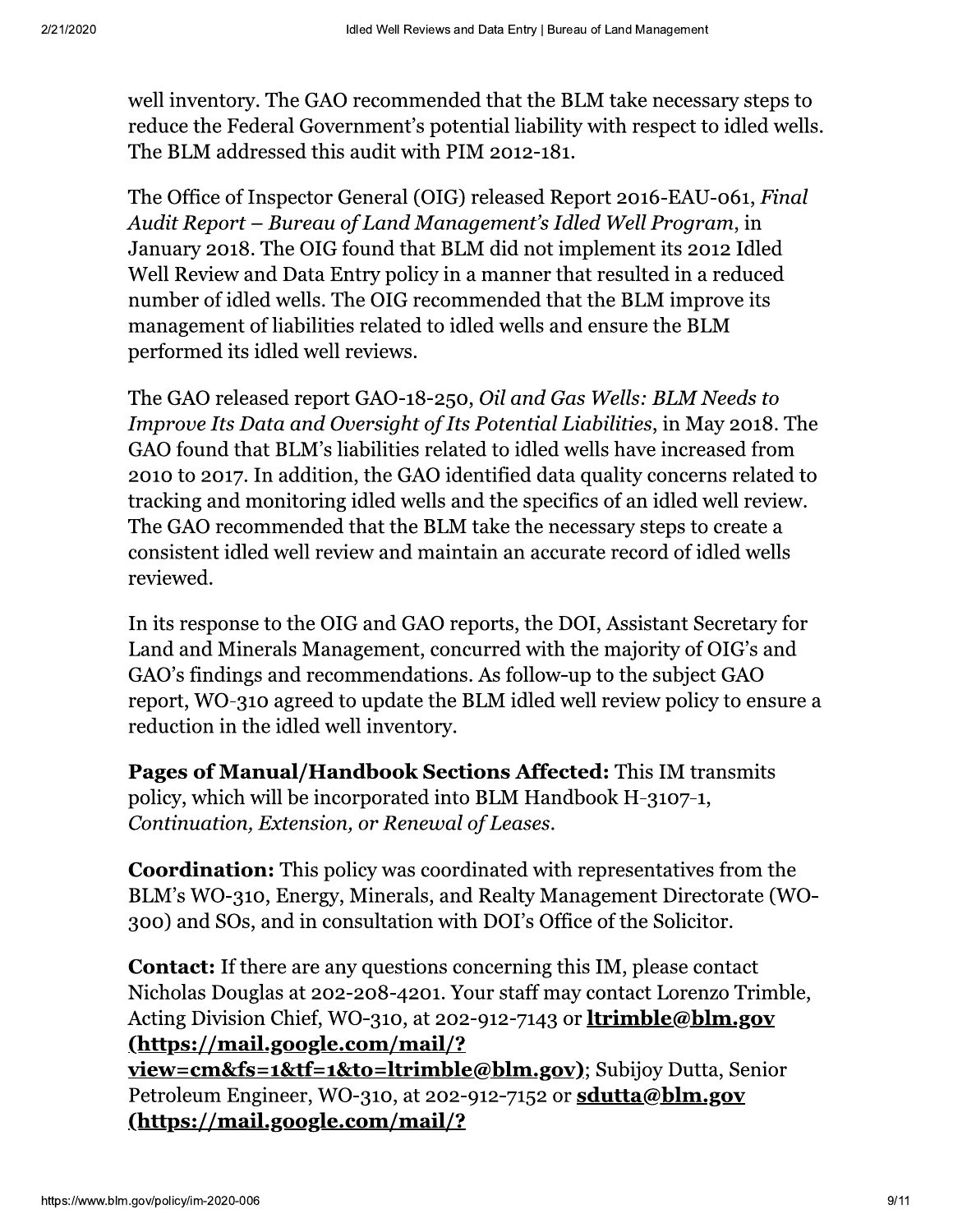<u>view=cm&fs=1&tf=1&to=sdutta@blm.gov)</u>; or Peter Cowan, Petroleum Engineer on detail to WO-310 from the Colorado State Office, at 303-239-3939 or picowan@blm.gov (https://mail.google.com/mail/? <u>view=cm&fs=1&tf=1&to=picowan@blm.gov)</u>.

Signed by: Nicholas E. Douglas **Assistant Director** Affairs, WO-630 Energy, Minerals, and Realty Management Authenticated by: Robert M. Williams **Division of Regulatory** 

8 Attachments

1 – Instructions for Running OBIEE Reports for Completing Idled Well Reviews (2 pp)

- 2 Instructions for Entering Idled Well Review Data into AFMSS (5 pp)
- 3 Instructions for Running the Well Status Comparison Report (3 pp)
- $4 -$  Guidance for Determining Future Beneficial Use  $(2 \text{ pp})$
- 5 Guidance for Completing a Nonoperational Well Review (3 pp)

6 – Sample Written Orders and Enforcement Actions to Address Idled Wells  $(6 \text{ pp})$ 

7 – Annual Idled Well Review Requirements - Checklist (5 pp)

8 – September 17, 2019, OBIEE Report on Idled Wells (1 p)

 $_{[1]}$  In the PIM 2012-181, "Idle Well Review and Data Entry into the Automated Fluid Minerals Support System," and in a number of other BLM reports and documents the BLM referred to the 'idled wells' as 'idle wells' and these terms are intended to be interchangeable. However, in this IM and moving forward, the BLM will be using 'idled/orphaned wells' as the exact terms used in the Energy Policy Act of 2005 (EPAct) Sec. 349 - Orphaned, Abandoned, or Idled Wells.

 $_{[2]}$  Although the EPAct references idled wells; AFMSS uses the word "idle" in place of "idled." To prevent confusion, this IM references "idle" when it references the specific screen names within AFMSS.

# **VIEW ALL POLICIES**